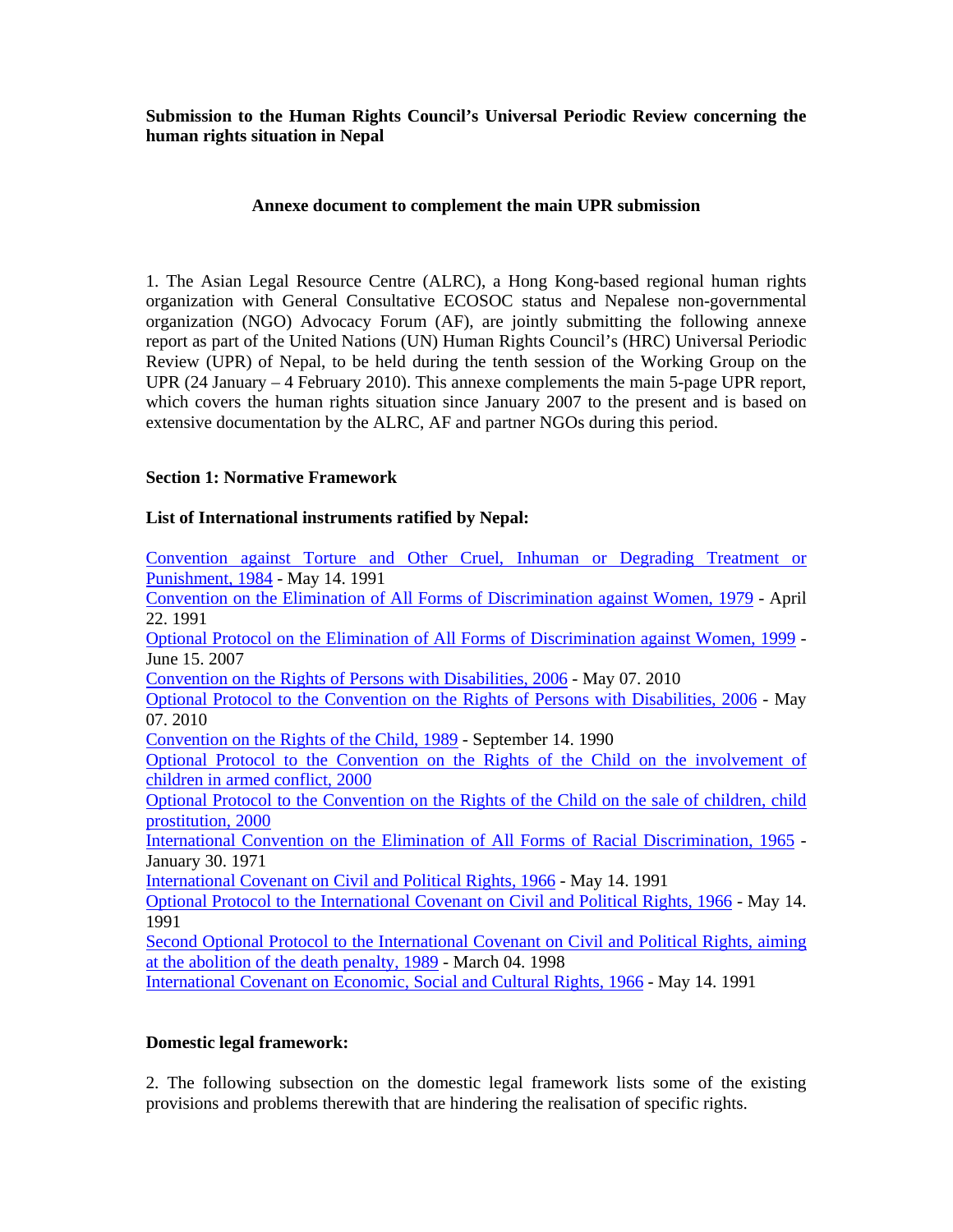3. **Criminal investigations:** From an international human rights perspective, there is a weak legal framework in place in Nepal with regards to criminal investigations. This is manifested in:

4. *The State Cases Act of 1992*: The main problems of the State Cases Act lies in its failure to set out an effective course of action for when security forces are implicated in cases of "suspicious" deaths and other gross human rights violations. In cases of gross human rights violations, different investigative mechanisms, such as special committees, are needed, which guarantee the impartiality of the investigation. However, the State Cases Act of 1992 fails to prescribe for such mechanisms.

5. *The Local Administration Act of 1971*: The Local Administration Act permits police to use excessive force at demonstrators who are deemed to disturb public order, while failing to provide sufficient safeguards for such use of force.

6. *The Police Act of 1955*: The police acts provides immunity for CDOs and police personnel who act in "good faith while discharging duties". As they are granted immunity, they are exempt from any criminal liability, and are hence in effect enjoying impunity. Providing state actors with immunity for gross human rights violations stands in direct contravention to international human rights standards.

7. Further, the Police Act fails to set out individual criminal liability for police personnel for grave human rights violations such as: extrajudicial executions; "disappearances"; arbitrary detention; torture, or ill-treatment.

8. *The Army Act of 2006*: Similar to the Police Act, The Army Act states that any actions committed "in good faith in the course of discharging duties" shall not be considered criminal offences. Further, the army act does not set out clear criminal liability for army personnel for grave human rights violations such as torture and disappearances, but simply states that a special committee shall be formed to investigate such cases.

9. *The Public Security Act of 1989*: The Public Security Act includes a provision which allows for "preventive detention". This was frequently used during the conflict to detain alleged Maoists. This provision is susceptible to abuse of power, as it fails to elaborate on how and when a person constitutes a threat to public security, thus leaving this decision up to the judgement of the police officer in question.

10. *Commission of Inquiry Act of 1969*: The Commission of Inquiry Act sets out an appropriate framework for investigating enforced disappearances. However, the act has several shortcomings which needs to be addressed. First of all; it should include a provision guaranteeing the independence, competence and impartiality of the commissioners. Further the act should make special provisions with regards to witness and victim protection mechanisms.

11. *Muluki Ain (Civil Code)*: The main problem with the Muluki Ain lies in its failure to make state officials liable to prosecution for the crimes of contempt of court and perjury as per Section 169 of the Muluki Ain. The Muluki Ain should be amended to this effect. In the absence of such an amendment, the Muluki Ain allows state officials to leave out information that they have obtained in their official capacity while giving their testimony in a court of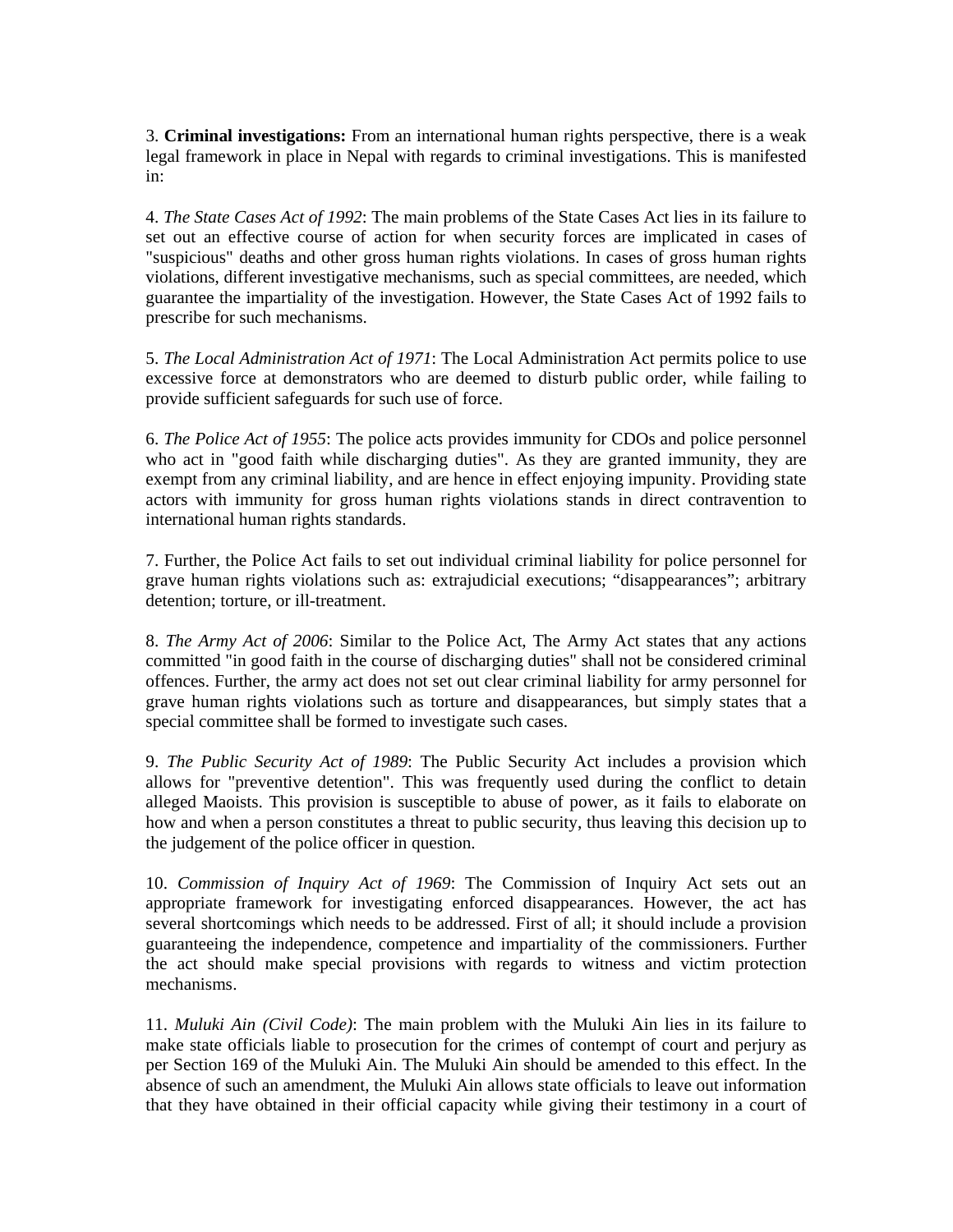law.

12. *The National Parks and Wildlife Conservation Act of 1973*: This act includes provisions which permits the use of firearms in situations where there is no immediate threat to life, including if a person tries to escape an arrest. It further states that if a person loses his life as a result of this use of force it should not be considered a punishable offence.

13. **Witness protection mechanisms**: There are still no legally enshrined provisions setting out the responsibilities for providing witness and victim protection mechanisms in Nepal. The absence of such provisions leaves victims and witnesses susceptible to pressures and threats.

14. **The 35 day limitations on reporting the crimes of torture and rape**: The Torture Compensation Act of 1996 and the Muluki Ain both include provisions setting out time limitations on making complaints to the police regarding the crimes of torture and rape. These crimes must be reported within 35 days, or are otherwise not valid for investigation by the police.

15. **The quasi-judicial powers of the Chief District Officer (CDO)**: As established in provisions of the Public Security Act, the Arms and Ammunitions Act and the Civil Rights Act, the CDO holds a mandate to detain alleged criminals for up to 7 years on suspicion of certain crimes. Mandating the CDO with such powers is problematic since the CDO lacks the legal training and expertise necessary to perform such tasks - which are commonly associated with the work of a judge.

16. **Reparation:** Although the Government reports it has distributed 1.43 billion Nepali rupees of interim financial relief to families of individuals who were killed or disappeared during the conflict, the distribution remains uneven and a comprehensive reparation policy is required.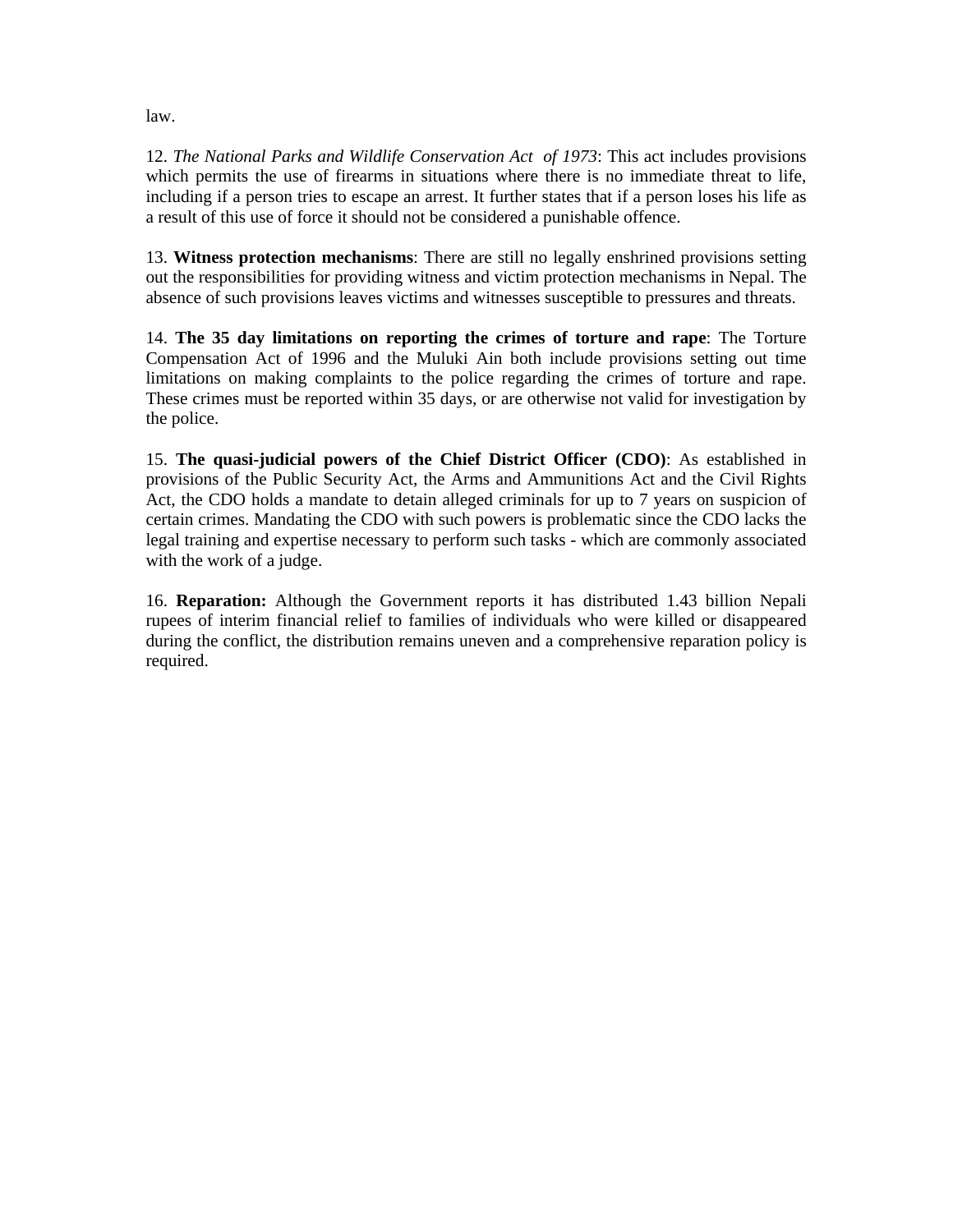## **Section 2: An example of blatant interference in the working of the justice mechanisms**

17. In early April 2009 a court hearing was interrupted by YCL cadres in Surkhet District, in an example of how it is at present very difficult to have any meaningful prosecutions of persons with ties to powerful groups. Parbati Thapa and Sumitra Tamata, two leaders of the All Nepal Women's Organisation (Revolutionary), along with the cadres of the Young Communist League (YCL) who gathered near the court, threatened and prevented a defense lawyer, Mr. Nanda Ram Bhandari, from appearing for his client. The party cadres locked the lawyer in a room inside the court building and accused him of defending a criminal. Bhandari is a lawyer appearing for a well-respected human rights organisation in Nepal, the Advocacy Forum.

18. The lawyer tried to reason with the party cadres informing them that it is his professional duty to represent his client and that everyone has a right to seek legal defence. The lawyer also informed the cadres that a person cannot be convicted unless tried by a competent court. Dismissing the lawyer's arguments, the cadres, shouting slogans against the lawyer, created a blockade in front of the court hall and prevented the witnesses or other persons entering the court.

19. The mob then ordered the judge to send the accused to prison. Upon receiving information about the incident, the police arrived at the scene and persuaded the mob to retreat. No case was registered against those who interfered with the court proceedings. The mob threatened the lawyer that he will face serious consequences if he continued with his legal practice of defending the accused.<sup>1</sup>

 <sup>1</sup> For more please see here: http://www.ahrchk.net/statements/mainfile.php/2009statements/1983/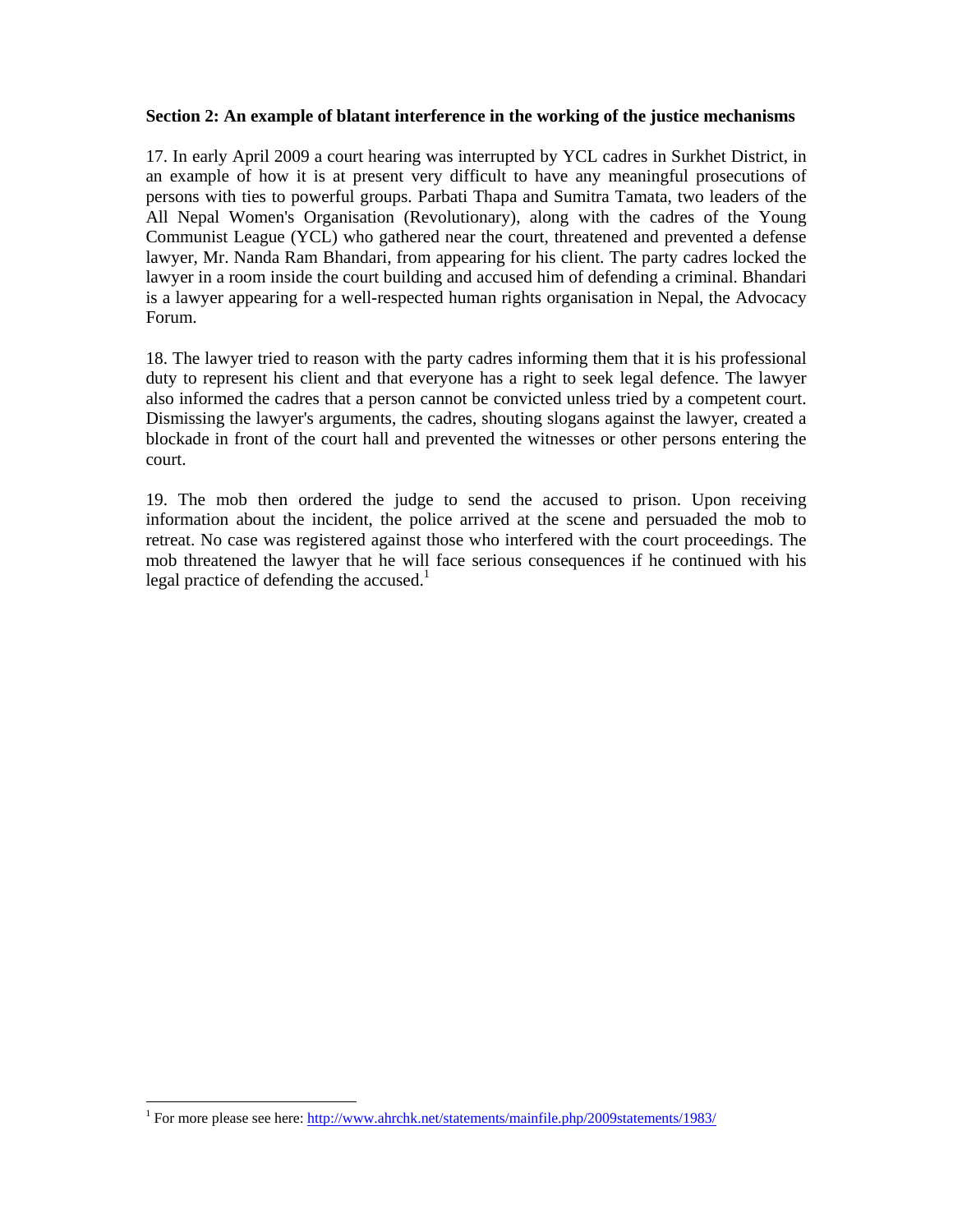## **Section 3: The problem of torture in Nepal, including the torture of children**

20. *Criminalize torture*: Despite years of national and international lobbying by human rights groups, there is still no law criminalizing torture in Nepal. This is the case despite the fact that Nepal ratified the UN Convention against Torture (CAT) in 1991. It has, however, been very slow in implementing its provisions into national law and policies. After many years, the Interim Constitution of Nepal's Article 26(2) (promulgated in January 2007) finally established torture as a criminal offence, but to date no bill providing criminal penalties for torture has been passed by the legislature. Therefore, torture functionally remains only a civil offence. Further, in 2006 a Supreme Court ruling ordered the Government of Nepal to criminalize torture, arguing that Nepal has a duty under international law to provide such legislation.

21. *Torture Compensation Act of 1996*: Despite the fact that there is no proper criminalization of torture in Nepal, the Torture Compensation Act (TCA) was passed in 1996 enabling victims of torture to seek for compensation. The bill is however flawed in several regards:

1. The definition of torture falls short of international standards - torture is defined only as a crime when it happens inside police detention facilities,

2. The TCA does not mandate for any independent investigative mechanisms for torture. In effect this entails that the police who investigate torture are sometimes also the police who tortured,

3. The TCA includes a 35 day limitation on filing torture compensation cases. This disqualifies any victim who does not file a case within 35 days of the torture itself or after release from detention.

22. Out of 81 cases filed since 2003 under the act, compensation was granted in only 17 cases, and of those only four were actually paid out. Of the 17 cases in which compensation was granted, six victims (37.5%) received the minimum amount of compensation: just Nepal Rupees (NRs) 10,000 (US \$142). Only one case received the maximum amount, NRs 100,000 (US \$1420). Many of the victims have yet to receive the money. In only 3.7 % of cases, departmental action was ordered against the perpetrators. It is not known whether this action was taken by the concerned authorities.

23. *Witness protection*: The lack of a witness protection mechanism combined with the lack of independent mechanisms to investigate allegations of torture, often results in the investigations being conducted by police officers from the same police station as the alleged perpetrators. This is evidently flawed and makes the victims, witnesses and even their lawyers very vulnerable to threats and intimidation. Furthermore, the courts do not systematically test the voluntary nature of a confession thus justifying the routine use of torture during interrogation and investigations by the police. The lack of accountability of the police and the weakness of justice institutions combine to deprive victims of protection from torture and effective avenues to seek redress including compensation and medical treatment, as court orders are typically ignored by the police.

24. *Emblematic examples of cases of torture*: The following three examples are just some of the many cases documented during the four years in question here by the ALRC and its partner organisations in Nepal. They shed light on the arbitrary nature and widespread use of torture, as well as the difficulties faced by victims in seeking redress and the system of impunity that accompanies this grave human rights violation.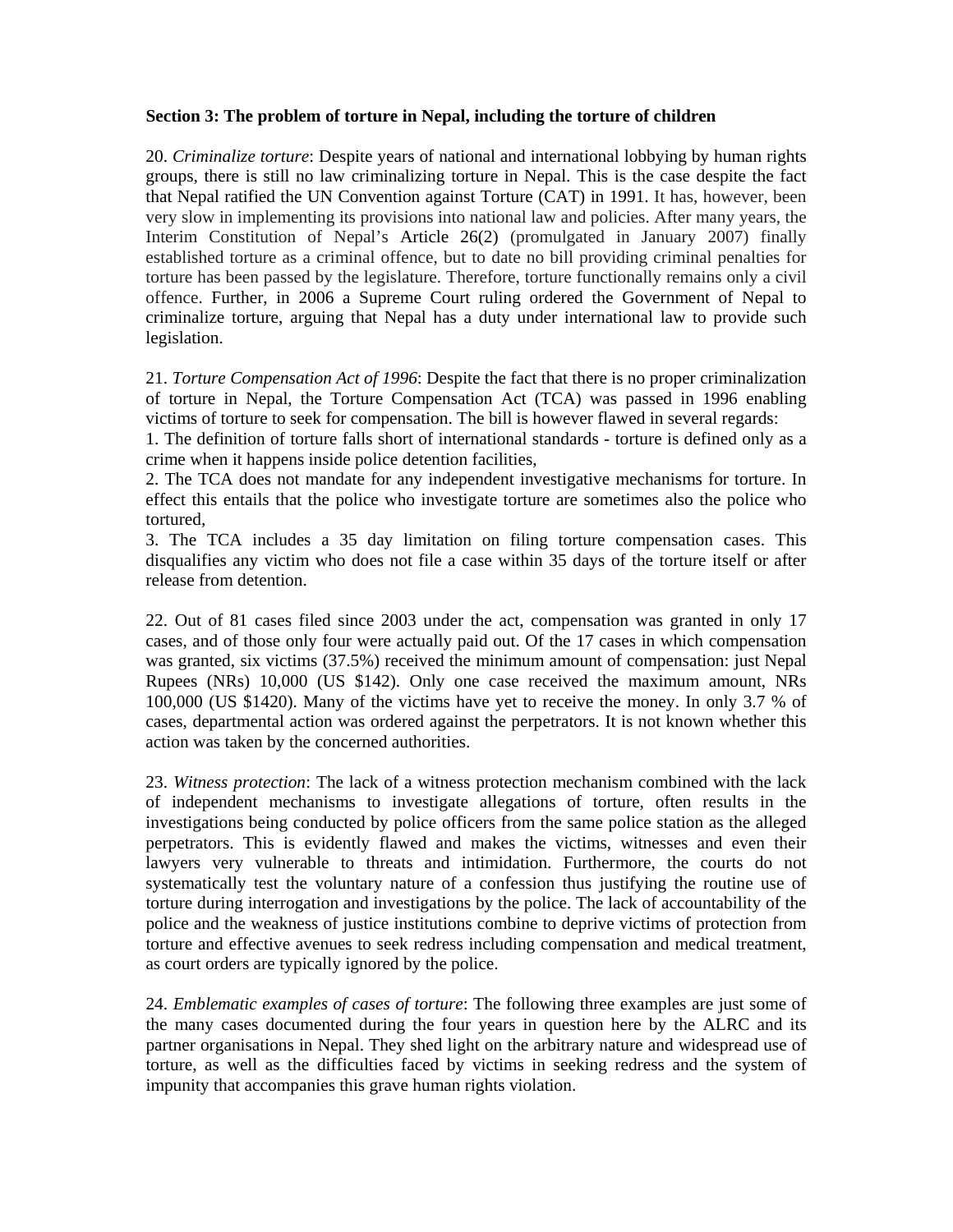25. The perpetrators of the rape and torture to death of Maina Sunuwar still enjoy impunity: On February 17 2004, army officers abducted Maina Sunuwar. They had been searching for her mother, Devi Sunuwar, who had reportedly witnessed the gang rape and killing of her niece by security personnel earlier the same month, but did not find her, so took Maina instead. Evidence and testimonies since then have proven that Maina was raped and tortured to death in the army barracks.

26. Police officers at first refused to file a case because it concerned the military. On 8 September 2005, following the recommendations of a Military Court of Inquiry, a Martial Court held that three military personnel were guilty of "not having observed proper procedures." This verdict was challenged by Maina's mother, supported by the Advocacy Forum. Due to mounting national and international pressure – including the direct involvement of the head of the OHCHR office in Kathmandu – on September 18, 2007 the Supreme Court ordered the authorities to carry out the investigations within three months and prosecute the offenders. A case was subsequently filed against four military officers, Major Niranjan Basnet, Colonel Bobby Khatri, Captain Sunil Prasad Adhikari and Captain Amit Pun on January 31, 2008, all of whom had been promoted in the interim.

27. In a landmark statement on September 13, 2009, the District Court of Kavre ordered the Nepal Army Headquarters to immediately proceed with the suspension of Major Basnet and to submit all the files containing the statement of the people interviewed by the Military Court of Inquiry. Major Basnet was eventually repatriated from Chad on 12 December 2009, having been deployed on a UN peacekeeping mission, giving rise to hopes that he would be prosecuted, which would symbolically mark the beginning of the end of the era of impunity for human rights violators in Nepal.

28. On December 8, 2009, in a letter addressed to the Prime Minister, Devi Sunuwar, Maina's mother expressed her hopes that 'Major Niranjan Basnet will be arrested upon his arrival and similar steps will be taken against all other perpetrators'. However, since that day, no progress has been made in the prosecution of the perpetrators. Upon his arrival at the Tribhuvan International Airport in Kathmandu, the military police arrested Major Niranjan Basnet, committing to present him before the civilian court the next day. However, to date, this has not happened and Major Basnet, while being held under house arrest, has still not been prosecuted by a civilian court. The file held by the military court, which contains evidence that military officers tried to cover up this case, has not been provided to the civilian court. Impunity continues to reign, even in this high profile case.

29. Impunity reigns concerning custodial death of a Dalit resulting from police torture (documented by the Jagaran Media Centre and Advocacy Forum): On 23 May 2010, the police arrested Sanu Sunar, a Dalit person from Godavari, Lalitpur district from Kalimati Chowk, following a complaint filed by Mr. Bishnu Kapri, a shopkeeper from Balaju Kathmandu that Sunar robbed NRs. 25,000 from him. Following his arrest, the police called Gita, his wife, and asked her to come to the police station. She reached the Kalimati Police Station at about 1pm and saw that three police officers were kicking and punching her husband while accusing him of theft. The police reportedly abused Gita using vulgar words when she asked them to stop beating her husband and threatened to torture her. At around midnight on the same day, the police officers informed Gita that they had taken her husband to Bir hospital in Kathmandu. When she reached the hospital, she found her husband in a serious condition – he had started vomiting blood. She reports having witnessed marks of torture on her husband's hands, legs, face and other parts of body. In the evening of 25 May,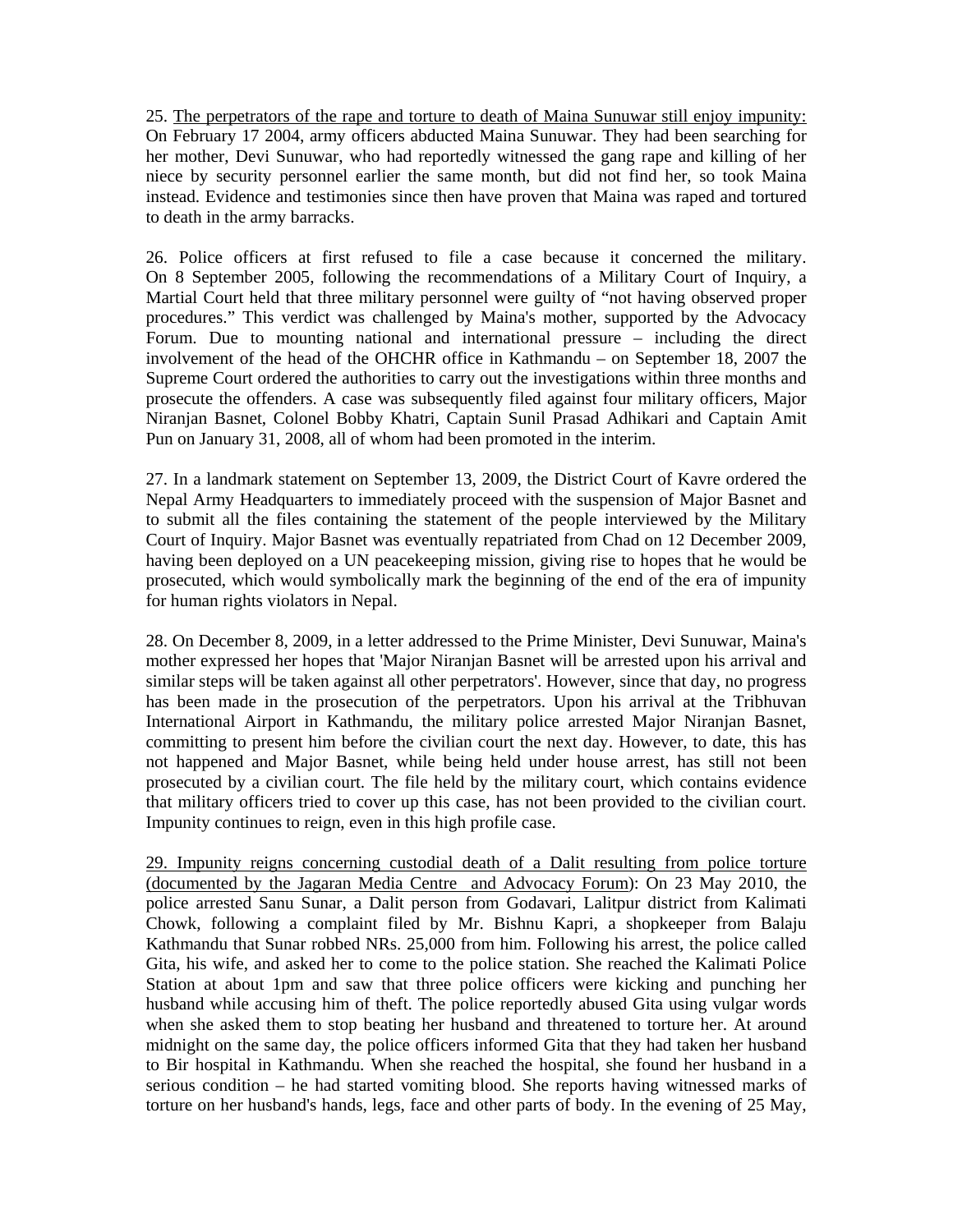Sunar was declared dead by the doctors at the Bir hospital. According to the doctors, the cause of the death was head injuries sustained by Sunar. Once the case was made public, police officers immediately arrested the complainant, Bishnu Kapri, and charged him with the murder of Sunar. However, the victim's family and Bishnu's family affirm that the police arrested Bishnu to get away with the murder and to save the officers who killed Sunar. The police have also prevented the media and human rights activists and even Bishnu's family from meeting him in custody.

30. Police threaten a woman torture victim into not seeking remedies (documented by Advocacy Forum): Ms. Sumitra Khawas, aged 38, is a permanent resident of Pacham of Haraicha Village Development Committee (VDC) – 8, Morang district, Nepal. On 9 September 2008, she was arrested by the Haraicha local police on suspicion of murdering her husband, who had died the same day under unclear circumstances. On the same day, she was transferred at to the APO of Belbari where she was subjected to torture by three police officers namely, Police Inspector Mr. Tanka Prasad Bhattarai, the police head constable Mr. Ram Kumar Rai and female police constable Ms. Indira Khadka. During the course of torture, Sumitra was stripped naked and severely beaten, throughout which she denied the police's accusations and pleaded her innocence. After disclosing her case to the human rights lawyers, she was threatened by the police officers not to speak about the incident or face reprisals.

40. Police try to cover-up a case of torture (documented by Advocacy Forum): Sushan Limbu, 23, and Bhakta Rai, 24, were arrested, publicly humiliated and badly beaten in front of a crowd by the Area Police Post, Urlabari, Morang District on 12 July 2009. Officers then tried to arrange a cover up, by writing the medical report of the victims themselves and having the doctor sign it, by forcing the witnesses to delete video footage of the public beatings and by threatening the human rights defenders who had taken on the case. Both victims were produced before a Chief District Officer (CDO) on 28 July 2009. Baktha Rai was charged under the Some Public (Offences and Penalties) Act,  $1970<sup>2</sup>$  and Sushan Limbu under the Arms and Ammunition Act, 2019 (1962).<sup>3</sup> Both laws give jurisdiction to CDOs and under the latter the CDO has the power to sentence people to up to seven years' imprisonment after hearings. This removes many of the checks and balances that prevent arbitrary arrests and detention. The CDO's decision appeared to have been prepared in advance and did not take into account the lawyers' arguments or objections. Baktha Rai was released on Rs.20.000 (about USD 274) bail and Sushan Limbu was transferred to the District Branch Prison, Morang District where he has been waiting for his trial since, under the Arms and Ammunition Act, for more than eight months. Though he made an application to the Appellate Court to review this decision, his appeal was dismissed on 11 September.

41. After the case was disclosed to the public the Home Ministry agreed to form an investigation committee under the chairmanship of Deputy Superintendent of Police Bidhya Nanda Majhi. The only outcome of this investigation was the issue of an administrative warning to four police officers. Inspector Chakra Basnet - who is said to have given orders for the beatings – has not been removed from his duties and is serving in the same police station.

42. More worryingly, the victims have reportedly been intimidated into not seeking legal

 $2$  http://eip.icj.org/IMG/Some Public Act 1970.pdf

 $\frac{3 \text{ http://www.lawcommission.gov,np/index.php/en/acts-english}}{$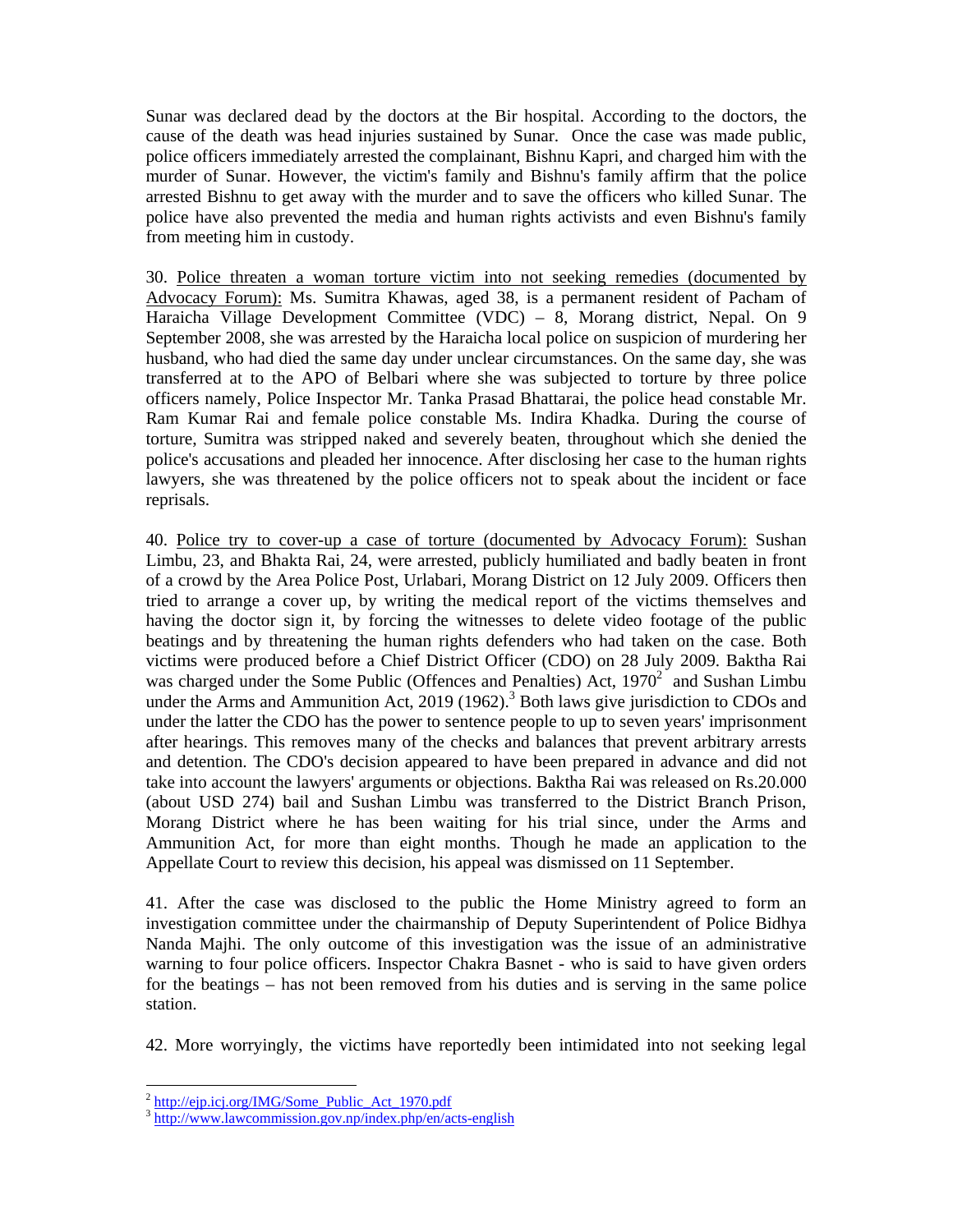remedies. After Baktha Rai was released on bail, Sushan Limbu allegedly received threatening calls claiming that he would not be released on bail because he had told human rights activists about the police abuse. Local civilians have reportedly threatened Limbu's elder brother in relation to the case. Sushan Limbu fears potential retaliation from the police and the District Administration Office while he is in jail, and has therefore not filed a torture compensation case.

43. On 2 August 2009 Baktha Rai managed to overcome police refusals to register his complaint and to file a case under the Torture Compensation Act. However he cut contact with human rights organizations shortly after, raising concerns that he has received similar threats. He did not attend the court hearing regarding his case and the Morang District Court dismissed his application on 13 September. The police also denied Limbu's right to medical treatment last year. Although the CDO directed further treatment for him and he was taken to Koshi Zonal Hospital, the police ignored the doctor's advice to have him admitted for medical care and returned him to the District Branch Prison, citing alleged security reasons. The detainee was eventually admitted in Koshi Zonal Hospital on August 2 for finger surgery.

44. *Torture of children*: Of particular concern is information indicating that children in detention are in particular being subjected to ill-treatment and torture. Despite some improvements after the introduction in 2006 of the Juvenile Justice Regulations, juvenile detainees are still more frequently subjected to torture than adults in Nepal. In particular, the percentage of torture of juveniles reported in the southern Tarai region is rapidly increasing. Eight of the nine districts with torture percentages above the national average are situated either in the Tarai region or in bordering districts (Bardiya, Dhanusha, Jhapa, Kapilvastu, Morang, Rupandehi, Surkhet and Udayapur). This trend seems to parallel areas affected by the political tensions and high levels of crime.

45. The district of Dhanusha has been consistently above the average level since at least April 2006. In the period from September to December 2009, the highest level of torture of juveniles was reported reaching a shocking 90% in this district. It is estimated that between April 2009 and March 2010, 1 in 4 arrested juveniles were tortured by the police, in comparison to 1 in 6 adults. The widespread practice of arbitrary detention, torture and other ill-treatment of juveniles in police custody is a major concern. Juveniles are held for long periods in pre-trial detention in often inadequate conditions, in clear breach of international human rights standards and Supreme Court rulings.

46. Over 90% of detained juveniles known to Advocacy Forum are male, and they report a higher torture percentage  $(23.1\%)$  than female  $(10\%)$ .<sup>4</sup> Their age groups range from 7 to 17 years old. Certain ethnic or caste groups have been consistently found to face a greater risk of torture in detention. The Tarai ethnic groups, Dalits and indigenous groups report the highest levels of torture. The Children's Act specifically allows for scolding and minor beating by relatives or guardians where it is "in the interest of the child". The punishment for torture or cruel treatment set out in the Children's Act is one year's imprisonment and/or a fine of up to NRs. 5,000.<sup>5</sup> The perpetrator may also be "made liable to pay a reasonable amount of compensation to the child" but the Act does not specify the minimum or maximum amount. $<sup>6</sup>$ </sup>

<sup>4</sup> Data collected by Advocacy Forum between April 2009 and March 2010.

<sup>5</sup> Children's Act May 1992, Article 53 (3)

 $6$  Children's Act May 1992, Article 53 (3)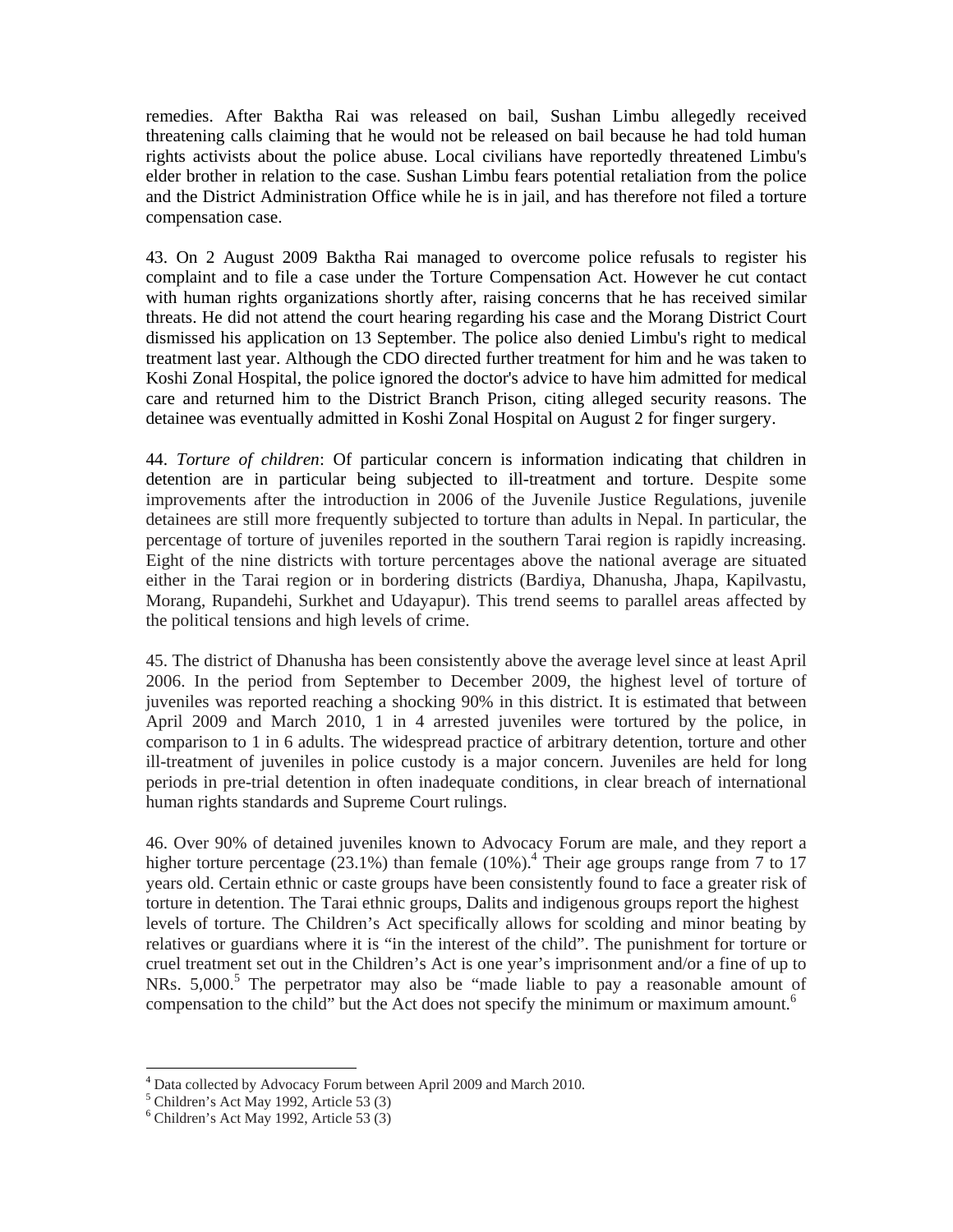47. The Children's Act does not refer to torture or cruel treatment by agents of the State, and is instead intended primarily to deal with situations of child abuse carried out by parents or teachers. Article 15 of the Children's Act prohibits the "imposition of rigorous punishment", stating that "[n]ot withstanding anything contained in the existing laws, no Child shall be subjected to handcuffs and fetters, solitary confinement or be committed to live together in prison with prisoners having attained the age of majority in case a Child is convicted for any offence."<sup>7</sup> The Supreme Court of Nepal has on more than one occasion directed state authorities to build child rehabilitation homes, and also ordered that children should not be kept in police custody.<sup>8</sup> In addition to the Children's Act, the Juvenile Justice Regulations were introduced in 2006 with the specific aim to put into practice the provisions of the Children's Act. The regulations have contributed considerably to increase the responsiveness of the judiciary and other actors of the criminal justice system who are more positively engaging with the issues highlighted in this report, contributing to the gradual reduction of detention as well as torture of juveniles. However, implementation gaps remain the major challenge. Much of the necessary infrastructure, whether within the police, the courts or in terms of rehabilitation homes still has to properly be put into place across the country.

48. *Recommendations concerning the problem of torture*: In order to put a halt to the use of torture, the government of Nepal must ensure:

1. The immediate ratification of the Optional Protocol to the Convention against Torture, putting in place a mechanism for independent monitoring of all places of detention.

The adoption of a law criminalizing torture, in line with accepted international standards, in order to provide a legal framework under which perpetrators of torture can be effectively prosecuted and adequate reparation granted to victims and their families.

2. The creation of an effective, well-resourced and empowered independent and impartial body in charge of conducting investigations into allegations of torture.

3. Measures are taken to ensure the protection of victims of torture and witnesses, in roder to ensure successful prosecution of those responsible

4. The immediate transfer of detainees complaining of ill-treatment or torture to another place of detention within a minimum period of time.

4. The strengthening of the policing system through increased training and resources concerning criminal investigations, in order to encourage police officers not to rely mostly on confessions while conducting an investigation.

5. That members of the police and others who refuse to register cases, launch investigations or do not abide by court orders concerning cases of torture are sanctioned to a level that meets international standards.

6. That particular attention is given to the high levels of torture of children, notably in the Tarai region, with all such cases being immediately and impartially investigated and those responsible brought to justice. Juveniles should, as much as possible, be kept in parental custody, and guidelines should be issued to ensure the placement of juveniles in child rehabilitation homes is practiced as an exceptional measure. At no time should juveniles be detained with adults, unless it is in their best interest.

 <sup>7</sup> Children's Act May 1992, Article 15

<sup>8</sup> Children's Act May 1992, Article 42 (2) and implied reading of Supreme Court Cases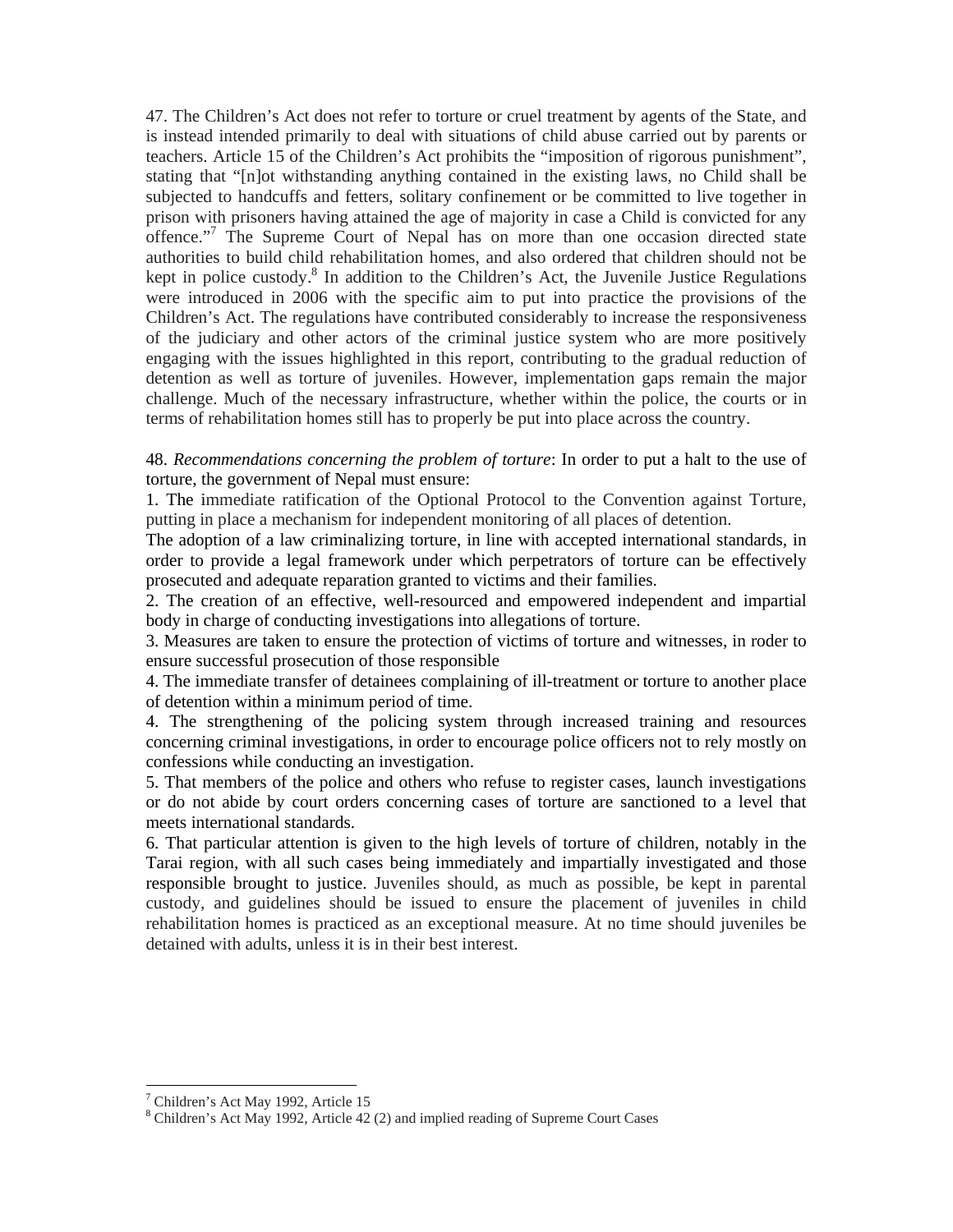## **Section 4: Extra-judicial killings**

49. While the problem of extra-judicial killings was greater during Nepal's recent conflict period. However, the emergence of many new armed groups accompanied by the degradation of the rule of law and the confidence given to perpetrators by the country's system of impunity, have enabled an upsurge of killings, notably in the Tarai plains region of Nepal. In 2009 alone, 12 incidents of extrajudicial killings by Nepalese security forces were reported by Advocacy Forum. These incidents claimed the lives of a total of 15 people, and injured 8. The killings occurred in Banke, Dhanusha, Siraha, Saptari and Rupandehi districts. Eight of the incidents concern members of political groups operating in the Madeshi communities in southern Nepal. The security agencies claim that these killings took place following "encounters" between security forces and armed criminals - although not a single person from the security forces was injured or killed. In several cases, witnesses have stated seeing victims initially being taken into custody and later saw them being deliberately killed; or that they heard shots soon after they saw the police take away the arrested persons with their hands tied.

50. There are also longstanding concerns regarding excessive use of force by the security forces during demonstrations. Repeatedly, agencies responsible for maintaining law and order have used live ammunition directly against protestors, in violation of Nepal's domestic law and international legal standards. Most notably, this happened during the April 2006 *Jana Andolan* popular uprisings, in which 18 people died after they were shot or beaten.

51. During early 2007, a period which saw mass protests in the Tarai region, later called the *Madeshi Andolan*, there were repeated incidents where the police and APF used direct live fire without first issuing clear warnings, as required by international standards and the Local Administration Act, and without first exhausting other methods of crowd control. In addition, in most cases there did not appear to be an imminent or grave threat to life or serious injury to warrant the use of lethal force. The harsh action by the State reportedly resulted in more than 30 people being killed and 800 wounded, though there remain disputes about the exact figures.

52. Although the government has occasionally ordered investigations into the killings, these have invariably failed to lead to the prosecution of those responsible. When relatives tried to file complaints with the police, the police often refuse to register them. When the relatives appeal to the court and the court issues orders to investigate, the police still fail to do so. This pattern was seen during the armed conflict, but continues to take place, notably concerning recent so-called "encounter" killings and incidents of excessive use of force, thereby reinforcing the prevailing impunity.

53. An example of extra-judicial killings – the Bardyia killings (documented by Advocacy Forum): On March 10, 2010, 29-year-old Amrita Sunar, 28-year-old Devisara Sunar, and her 12-year-old daughter, Chandrakala Sunar - all residents of Hariharpur Village Development Committee in Surkhet district - were shot dead by army personnel of the Jwala Battalion accompanied by forest guards in Baspani, Bardiya National Park. The two women and the girl were part of a group of manual labourers who had entered the area in order to collect kaulo bark. On the evening of March 10, the group of labourers were attacked by a group of army personnel and forest guards. Survivors claim that the labourers all fled in panic, but the three women did not manage to escape, and were captured by the army. The survivors later found out that the three women had all been shot dead by the army personnel. Krishna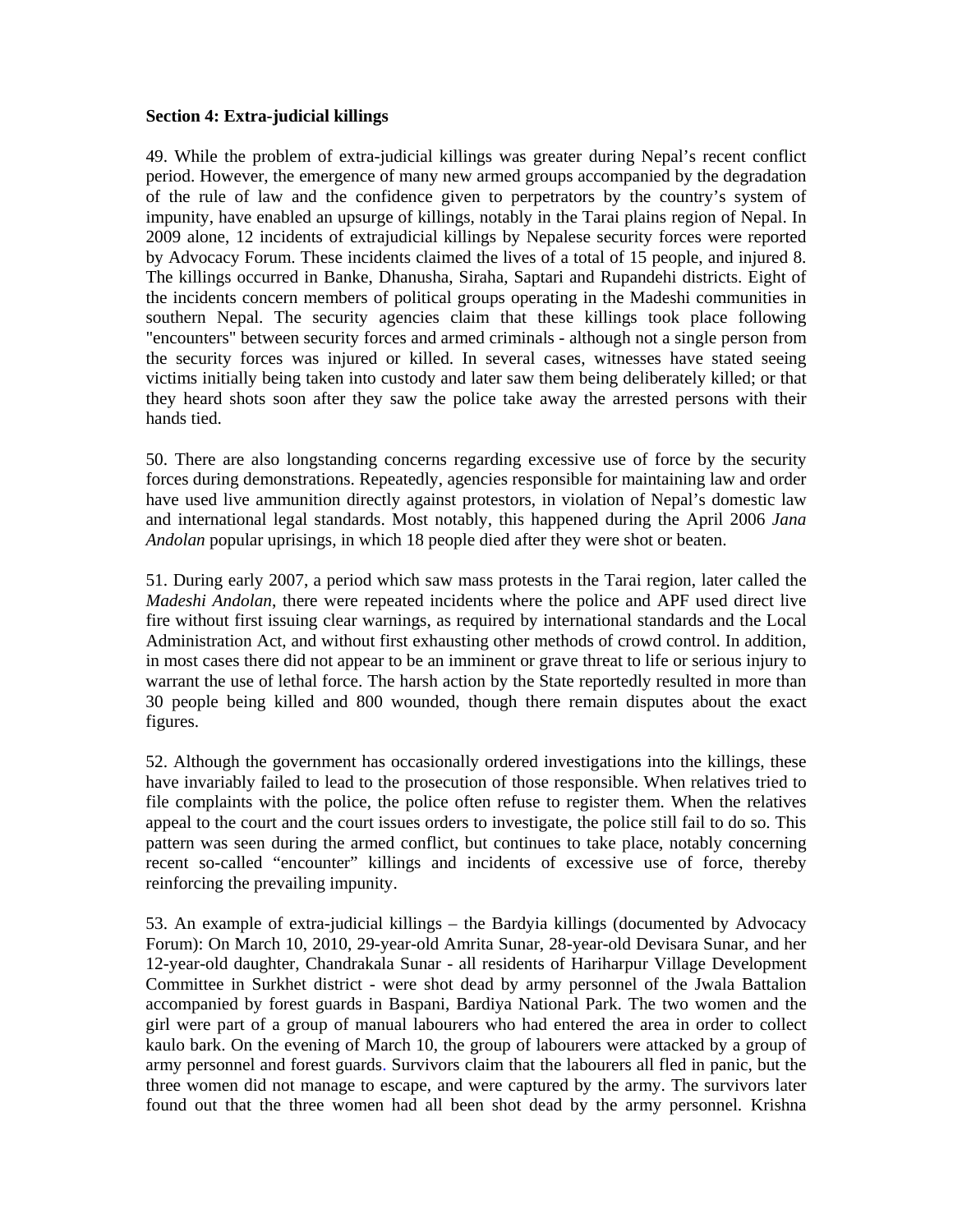Bahadur Sunar, the father and husband of two of the victims, who was also hiding nearby, was also captured by the military, and was taken away from the site of the incident so that he could not see or hear what was happening to the women. The Nepal Army itself put out a press release on March 11 claiming that the women and the girl had been killed during an "encounter" with a group of poachers, and that arms and ammunition had been recovered from the site - a version which was later repeatedly discredited. The police prepared an initial First Information Report in conformity with the official line of the military, and registered it on March 16, 2010. Krishna Bahadur was asked to sign this first FIR while he was in detention, without knowing what it stated. On March 15, Krishna Bahadur was released from detention to perform the final rites of the victims. To this end, Krishna was given 20.000 Rs on the day of his release, and promised another 55.000 Rs on condition that Krishna should confirm the official army version of the events in communicating with the public.

54. Nevertheless, several investigations have dug up evidence and testimonies which contradict the army's version of events. There have been attempts by the army to cover up the incident by making the killings appear as having occurred during an "encounter", and hence not to let the army personnel be tried in a civilian court on criminal charges of murder and rape. An April 1 report by the National Human Rights Commission found that the army personnel were responsible of excessive use of force, resulting in the death of the three women, and suggested that army officials had been tampering with crime scene evidence, in order to make the incident appear as an "encounter" with heavily armed poachers. An April 7 report by a sub-committee of the Legislature Parliament for Women and Children also found the army personnel responsible for killing the three women.

55. Once the content of the FIR was disclosed to family members of the deceased, they were dissatisfied with the manner in which the incident was presented in this FIR, and, with the assistance of Advocacy Forum, filed a complementary FIR (reg. no. 71), on the grounds of murder and possible rape on March 28 against 17 implicated army personnel and four forest guards.

56. The police file provides that on March 21, the Bardiya District Police Office (DPO) sent a letter to the officials at Jwala Battalion requesting the names and ranks of the personnel that were involved in the incident. On March 23, DPO Bardiya received a reply from the Jwala Battalion, stating that there were 19 people deployed at the time of the incident. No details, such as names and ranks of the personnel, were mentioned in this reply.

57. Following considerable pressure from the army and the forestry department, including threats of detention and refusal to pay out promised monetary compensation, the relatives of the victims signed a statement on April 7, 2010 in which they promised to withdraw the complimentary FIR. The agreement was signed by Krishna Bahadur Sunar; Man Bahadur Sunar (older brother of Krishna); Sher Bahadur Sunar (local); Dil Bahadur Nepali (local); Tul Dev Bharati (Nepali Congress representative); Gangha Ram Sunar (Maoist representative); Ramesh Tapa (acting forest warden); Ashok Bhandari (officer of Bardiya National Park) and Unnati Sharma (forest ranger). The agreement further specified that: the forest ward administration will withdraw the charges filed against Krishna, the families of the victims will receive the remaining amounts of the funeral reimbursement, 55.000 Rs, within a week's time, the eldest son of Devisara Sunar will be provided with a job in the Bardiya national park, the national park administration will take initiative to file for monetary compensation of the victims' families, the national park will withdraw the charge filed against the four labourers that escaped from the incident on the night of the killings, the national park will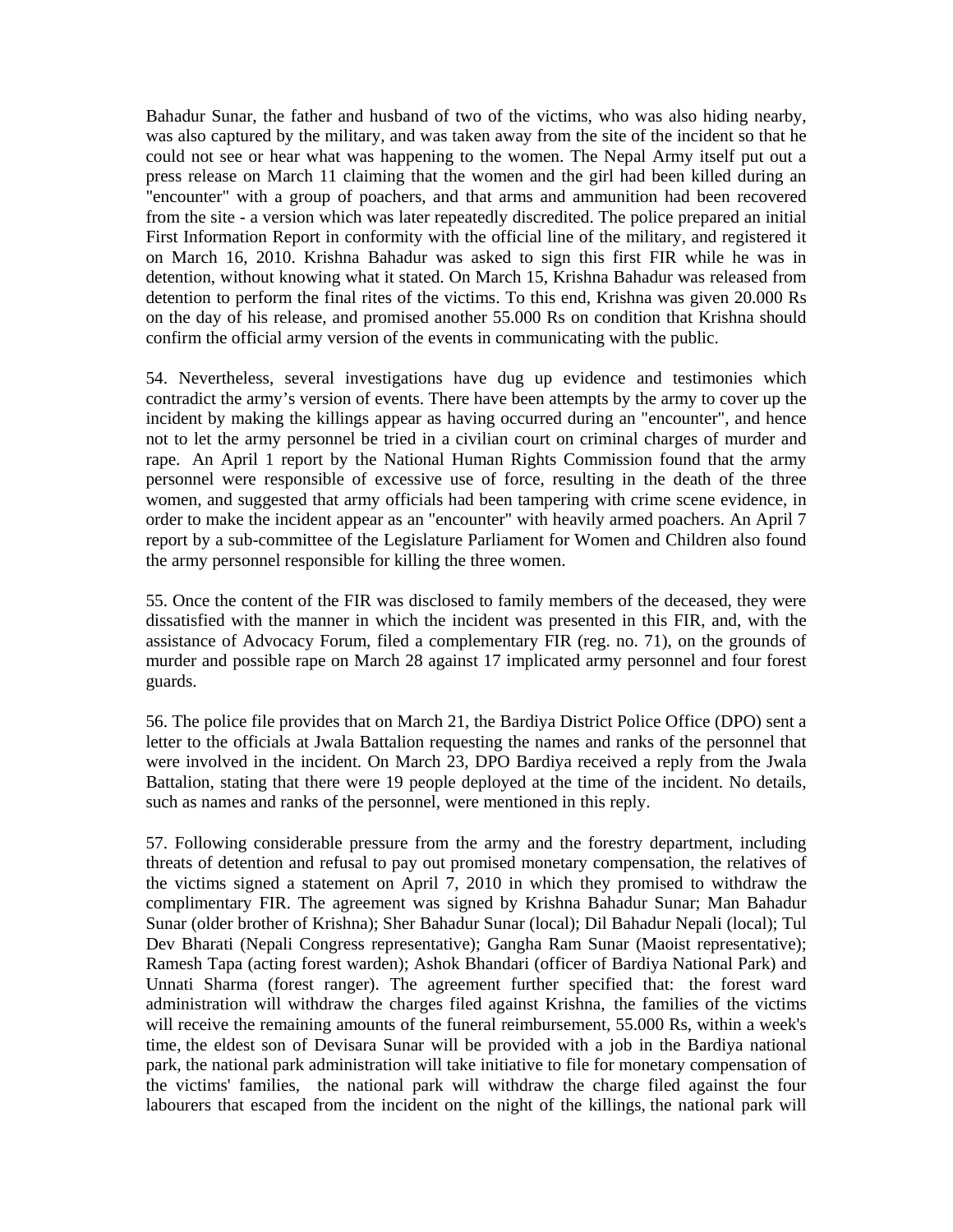provide 750.000 Rs. for a major road construction in Telpani. The forest ward officials also reportedly asked the victims' families and the local villagers that the details of the agreement be kept secret from the public.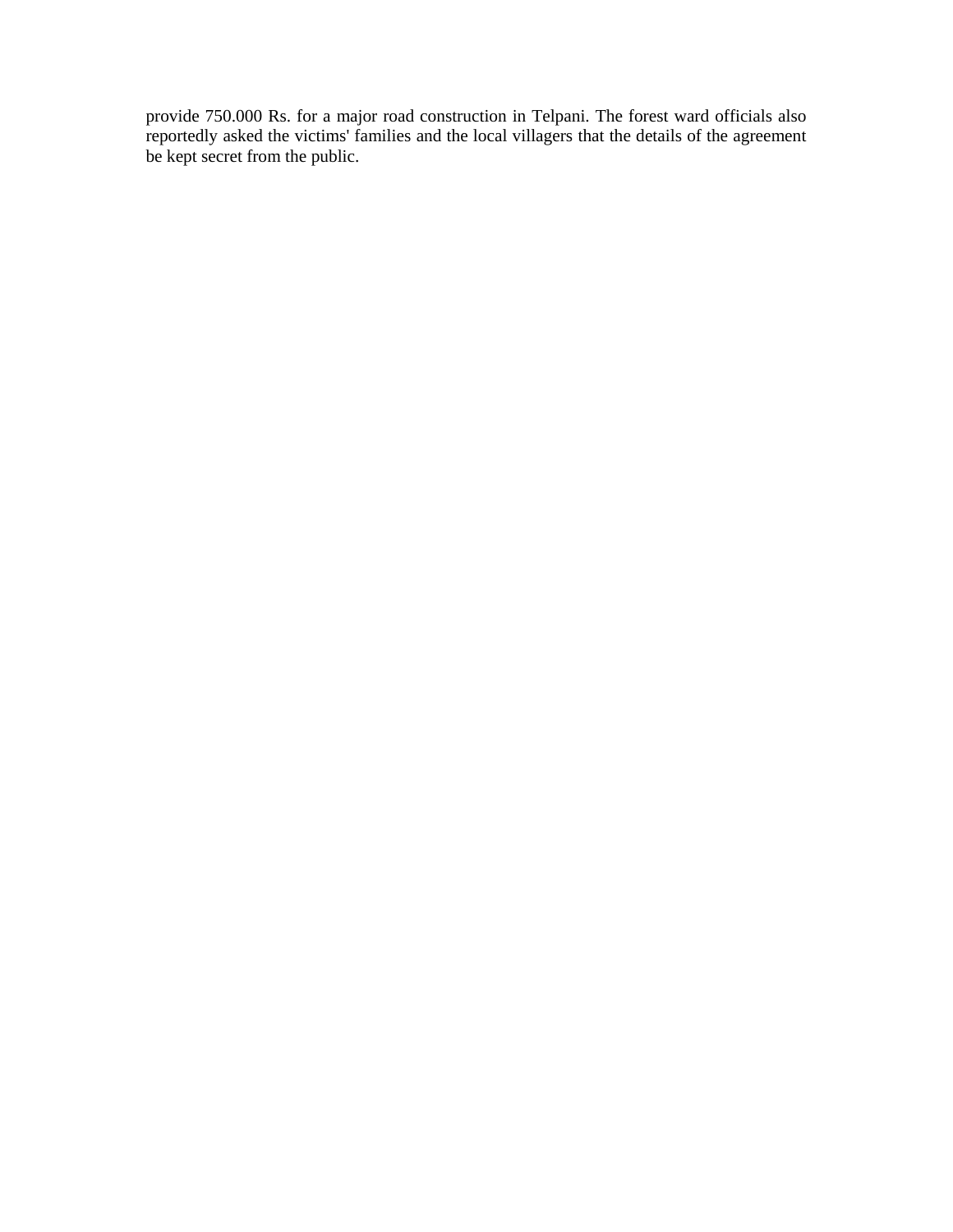## **Section 5: Caste-based discrimination**

58. Caste-based discrimination persists in Nepal despite Nepal having ratified ICERD, Article 13 of the 2007 Interim Constitution enshrining the right to equality, Article 14 mandating the punishment of such acts and compensation to victims. Some examples of cases of discrimination and violence against Dalits are presented below in order to shed light on just some of the many ways in which this discrimination and violence affects up to 20% of the Nepalese population. This discrimination and violations remains despite the political changes that have taken place since 2005, under which it had been hoped that Dalits' rights would gain greater protection and equality would become a reality in Nepal. There remains some hope that the new Constitution will provide an opportunity to ensure progress concerning Dalits' rights, although this process remains mired in political squabbling.

# *Examples of human rights violations and discrimination against Dalits*:

59. Police negligence in the investigation of the gang-rape and murder of 11-year-old Dalit girl Runchi Mahara (documented by Nepalese NGO and ALRC partner the Jagaran Media Center): 11-year-old Dalit girl Runchi Mahara was found raped and murdered on September 1 in a mango orchard; her clothes were near her naked body and there was a belt around her neck. A fact finding team was established concerning this case, which included the Feminist Dalit Organization (FEDO), Lawyers' National Campaign for Elimination of Caste Discrimination (LANCAU), the Dalit Welfare Organisation (DWO) and Nepal National Dalit Social Welfare Organization (NNDSWO), led by the Dalit NGO Federation (DNF).

60. The police were reluctant to file a First Information Report (FIR), but, under mounting pressure, eventually did so and arrested one of the suspects, Mr. Dharmesh Yadav. The police reportedly found semen and blood stains on Yadav's clothing, and his mother identified the belt that was found around Runchi's neck as being his. Despite this, he was released, no case was filed in court and police have shown no signs of investigating further. Local activists have reported that local ruling political party members have been supporting the families of the accused, and that Runchi's family have been pressured to settle the case.

61. Human sacrifice of a Dalit girl (documented by the Jagaran Media Center): Manisha Harijan, an 8-year-old Dalit girl, was found dead on the morning of December 4, 2009, with her throat slit. The circumstances of the crime have led the villagers and police officers to suspect that a local non-Dalit businessman, Birendra Jayasawal, killed the girl as human sacrifice in his brick kiln to "bring good omens." The kiln's chimney had been sprinkled with water and the bricks were covered with blood. The day before the incident, Jayasawal had allegedly assured the father that Manisha would be home by the morning.

62. The police arrested Jayasawal and four other suspects and the villagers demonstrated in front of the Area Police Office-Manjhgawa demanding the punishment of those responsible. The police then transferred the suspects to the District Police Office (DPO) in Bhairhawa. The victim's family and villagers claim that they encountered resistance from the police who first refused to file the case and showed negligence in investigating it. After intense pressures on the DPO from local human rights organisations, a case was filed on 9 December 2009, but there has been no further progress to date, according to the information received.

63. A couple have lost their jobs after entering into an inter-caste marriage (documented by the Jagaran Media Center): 23 year old Rajan Gaunle, a member of the Dalit community and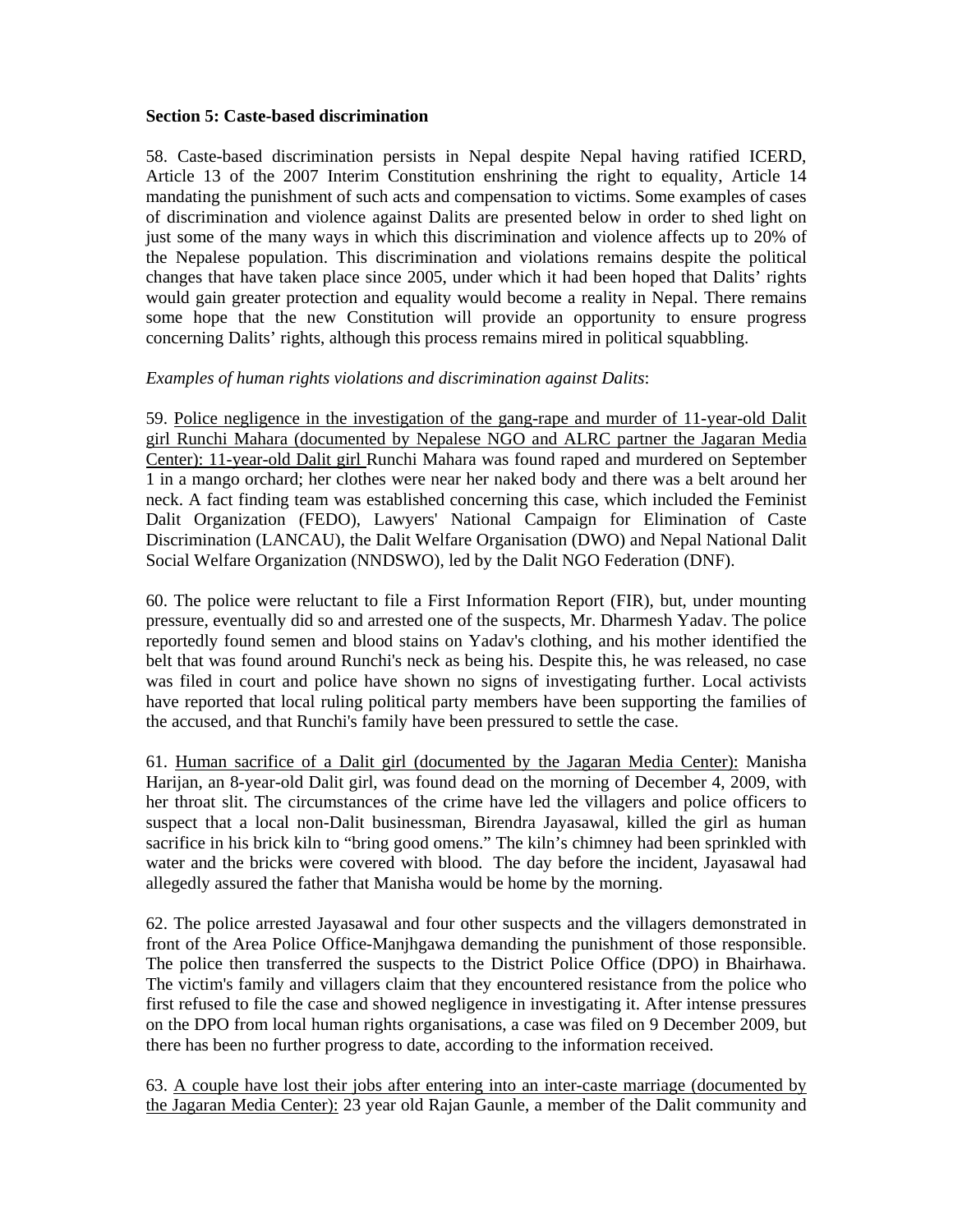a resident of Chapauli Sindhuli district, and his 23 years old wife Gita Ghimire, from the Brahmin community, lost their jobs in a community radio, Radio Sindhuligadhi, in which they had been working for two years, respectively as a program coordinator and a program presenter, following their marriage on 15 October 2009. The couple had to flee their village to get married after having received threats from Gita's relatives, and when they came back after one month, the radio station manager, Dwarika Kafle, refused to let them go back to their jobs and to broadcast the news of their marriage. The President of the radio station, Krishna Hari Ghimire, is the bride's brother and refused to accept their marriage. Gita's elder brother, Kedar Ghimire, the Sub Editor of Kantipur daily's Sindhuli branch, has reportedly been repeatedly threatening Rajan after the marriage. Their colleagues from the radio station have been barred from calling the couple and risk also losing their jobs if they do so.

64. A teacher dismissed for opposing caste-based discrimination in school (documented by the JMC): Ms. Pushpa Karki, a non-Dalit teacher at the Shree Saraswati Lower Secondary School, has been dismissed for speaking against the practice of untouchability in school. The school has prevented Dalit students from touching the statue of Goddess Saraswati and using school facilities, including taps for drinking water, that the members of the non-Dalit community use. The school administration views Dalits as being a source of pollution. Teachers at the school reportedly refuse to touch Dalits' papers and award them the lowest marks without reading the content of their papers. Dalit students are prevented from attending cooking classes required under the home science course. When Pushpa objected to these practices, she was accused of seeking popularity from a community that does not deserve to be respected. When, in August 2009, Pushpa informed the local media about the caste-based discrimination practiced at the school, she was threatened with dire consequences. In addition, some of the management committee members and the school principal pushed Pushpa around in the meeting hall, physically and mentally abusing her.

65. Dalits constitute 90 percent of the student body at the Shree Saraswoti Lower Secondary School. However, most of the teachers and management committee are non-Dalits. Even though the chairperson of the school management committee, Ganesh Parki, is a Dalit, this was of little help for her. Pushpa was transferred to Narayan Secondary School in the same district, a school with a bad reputation concerning security for women. Soon afterwards, Pushpa was dismissed. She has filed a complaint with the National Information Commission, a national body that overlooks the rights and responsibilities of public institutions and servants concerning the right to information in Nepal. The Commission accepted the complaint and issued an interim stay of Pushpa's dismissal from service, directed the school to allow Pushpa to mark her attendance and to pay her the salary. The Commission has asked sought written explanations from the school management regarding the case.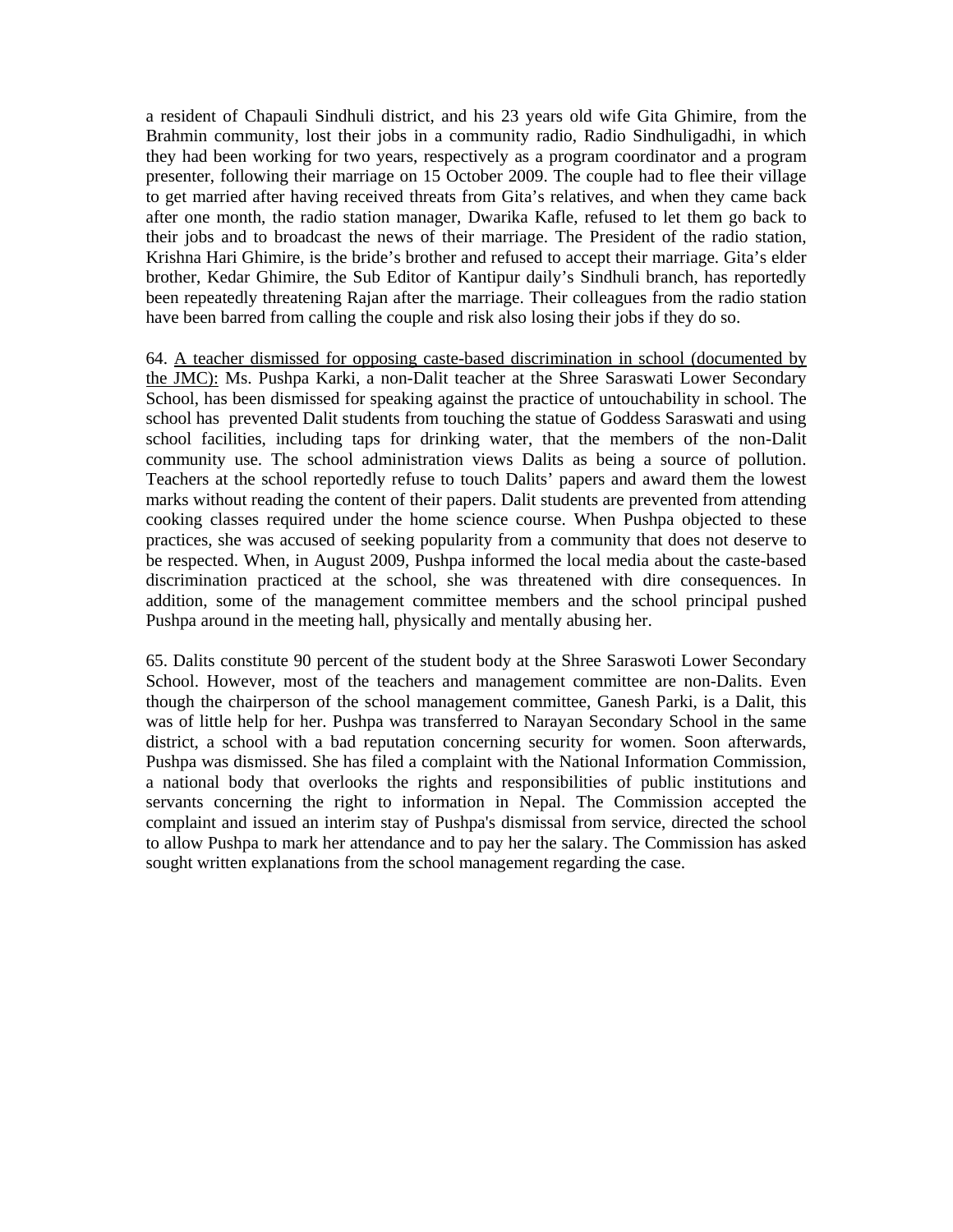#### **Section 6: Violence Against Women**

66. In its 2007 annual report, the ALRC's sister-organisation, the Asian Human Rights Commission (AHRC), presented in detail numerous cases of rape and other grave forms of violence against women, noting with concern that while other forms of human rights violations appeared to be reducing in number following the end of the country's decade-long conflict, violence against women was widespread, being perpetrated with impunity and showed no signs of reducing.<sup>9</sup> Such violence has been perpetrated both by State actors as well as members of the Maoists, both during the conflict and since the signing of the Comprehensive Peace Agreement (CPA).

67. Survivors of sexual violence and their families claim that members of all main political parties have made interventions to get any arrested alleged perpetrators released, showing that all powerful groups in Nepal are complicit in fostering impunity concerning grave violations of women's' rights.

68. The violence and deterioration in security in the Tarai region is compounding this situation further and having a major impact on women and children. Different forms of gender based violence have been reported there, including: rape by members of armed groups, criminal gangs and individuals. In one case the victim was raped and killed as a retaliation after her husband refused to join the JTMM group.

69. Reports of gender-based violence and discriminatory practices persist to the date of writing of this submission to the UPR. Dhana Kumari Sunar, a member of the National Women's Commission, reports that every year tens of thousands of women in Nepal experience violence, 80 percent of which is domestic violence. Religious and cultural traditions and superstitions, the lack of education and economic empowerment, as well as ignorance of the law are still strong obstacles concerning the realization of women's rights and allow the persistence of a highly patriarchal society. A 2006 survey found that 23% of the women and 22% of the men thought that 'there are at least some situations in which the husband is justified in beating his wife.<sup> $10$ </sup>

70. Surprisingly, data suggest that more and more women have dared denouncing cases of rape in 2009. According to the annual criminal reports of Nepal Police, recording of rape cases increased by 48% between 2008 and 2009, with 348 women reporting they had been victims of rape. This is thought to only represent the tip of the iceberg, however, as social stigma still prevents many victims of rape from making complaints. Police officers also remain reluctant to file cases of rape, especially when the victims belong to vulnerable or poor communities and/or when the perpetrator is from a more powerful group. As a result, Dalit women and women from indigenous communities are most vulnerable to rape, since crimes against them can be committed with impunity.

71. The police are also failing to provide protection to women human rights defenders that are working on cases of gender-based violence, further entrenching impunity and increasing such defenders' vulnerability. Women human rights defenders have been particularly subjected to threats and attacks in Nepal in the period in question in this submission.

<sup>&</sup>lt;sup>9</sup> AHRC's 2007 annual report section on violence against women in Nepal (publication pages 165 to 170), http://www.ahrchk.net/pub/pdf/TheStateofHRin11AsianNations2007.pdf<br><sup>10</sup> Demographic and Health survey, Ministry of Health and population and USAID, 2006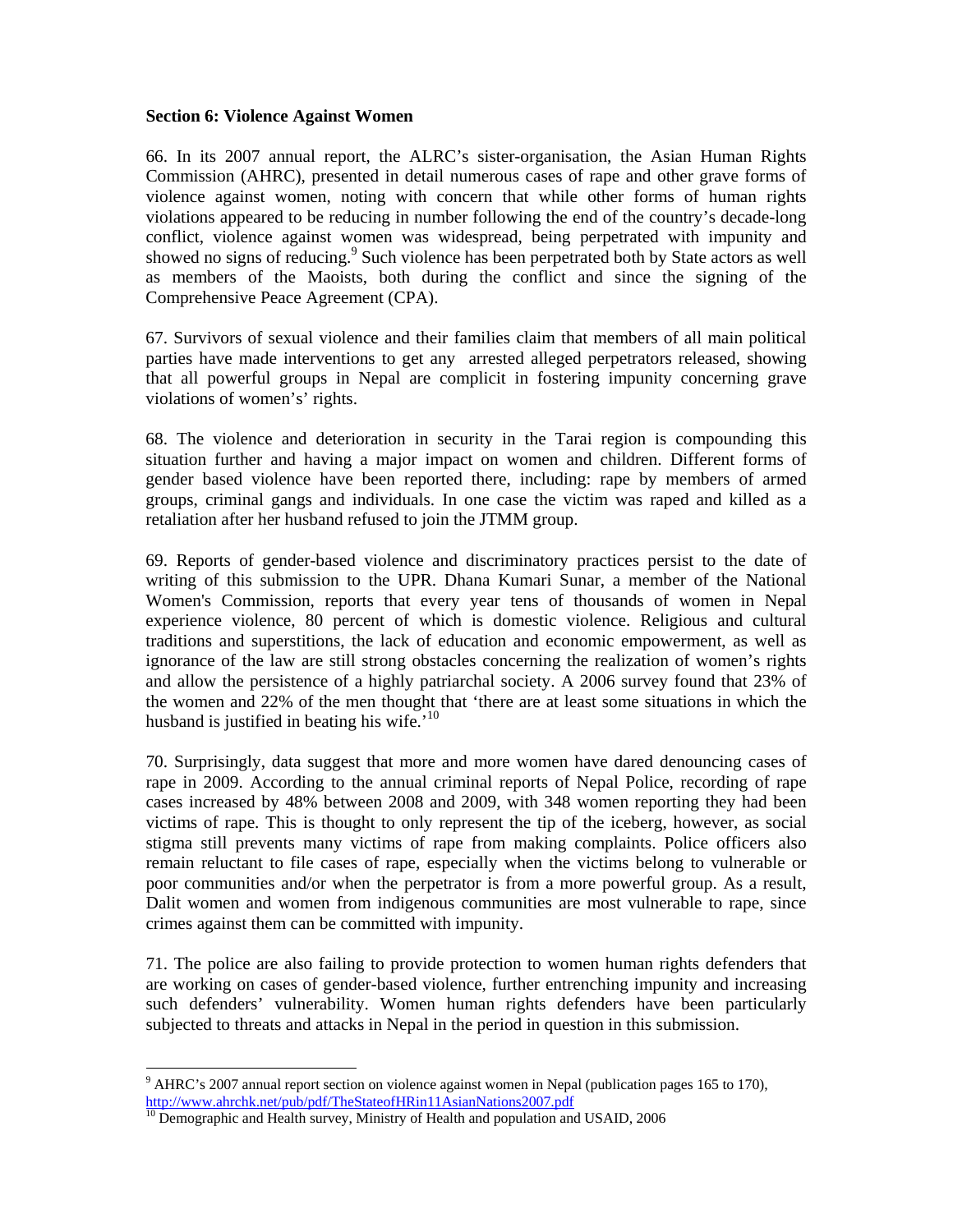72. To redress this situation, the government must take verifiable measures to tackle the root causes of the problem and develop policies aimed at transforming the patriarchal structure of Nepal's society. The government should notably be encouraged to foster the education of girls and women: not only should girls be given incentives to go to school and be encouraged to carry on further studies but awareness-raising campaigns should also be launched to help women become aware of their rights and opportunities. Programmes enabling their sustainable economic empowerment should also be designed and implemented.

73. *Violations accompanying accusations of witchcraft*: The impact of superstition on the condition of women in Nepal is observable in its most horrific form in the cases of accusation of witchcraft. Women who are accused of being witches are in most of the cases beaten, stripped naked and in some documented cases have been force-fed their own excrement. The attacks often result in severe physical and psychological injury as well as social exclusion. In order to save their own lives, such women often confess to being witches and are then forced to flee their homes and villages.

74. The Women's Rehabilitation Centre (WOREC) has documented 82 cases between July 2007 and September 2009 in which women were attacked and persecuted by neighbours, having been accused of witchcraft. Among them, Janjati and Dalit women (respectively 33% and 30% of the cases) are most vulnerable to accusations of witchcraft. Some examples follow to illustrate this grave situation:

# *Examples of women being accused of witchcraft and abused*:

75. Police fail to charge those who accused a Dalit woman of witchcraft, beating her and forcing her to eat human excreta (documented by the Jagaran Media Centre): Ms. Somandevi Sardar, a 60-year-old Dalit woman from Morang District, was accused of being a witch by five shamans from another district on 30 September 2009. The shamans, from Chandbela, Sunsari district, were called in to treat the victim's non-Dalit neighbour, Ms. Paltidevi Khawas, at her home in Muderitol, Morang.

76. The shamans summoned Somanidevi at midnight on 30 September and accused her of practicing witchcraft on Paltidevi Khawas and making her ill. They started to punch and kick her, breaking one of her teeth, before forcing her to eat human excreta brought from the nearby road. Her son told NGO representatives that other local civilians participated in the beating. Somandevi was admitted to Koshi Zonal Hospital, Biratnagar. However, although the victim and her family filed a case against her neighbour at the District Police Office (DPO), Morang, her husband Mangallal Khawas, son Baidanath, and other neighbours claim that the police were not helpful and instead pressured them to withdraw the case and come to an agreement with the culprits. Police have told NGO workers that they are investigating the case and have sent a notice to those named in the complaint, summoning them to the station, although no action to punish those responsible is yet known to have taken place.

77. Another women beaten and forced to eat excreta, having been accused of being a witch: On March 2009, 45 year-old Dalit woman, Kalli Kumari BK, was accused of practicing witchcraft and was beaten and forcefully fed her own excreta by Bimala Lama, a member of the indigenous community and headmistress of the Gadhibhanjyang Primary School, in the presence of other villagers. Prior to the incident, Kumari and her husband had been confined in a room in one of Bimala's relatives' homes for two days. There, the villagers beat Kumari and forced her to confess to being a witch. Kumari was kicked, punched and hit with a stone